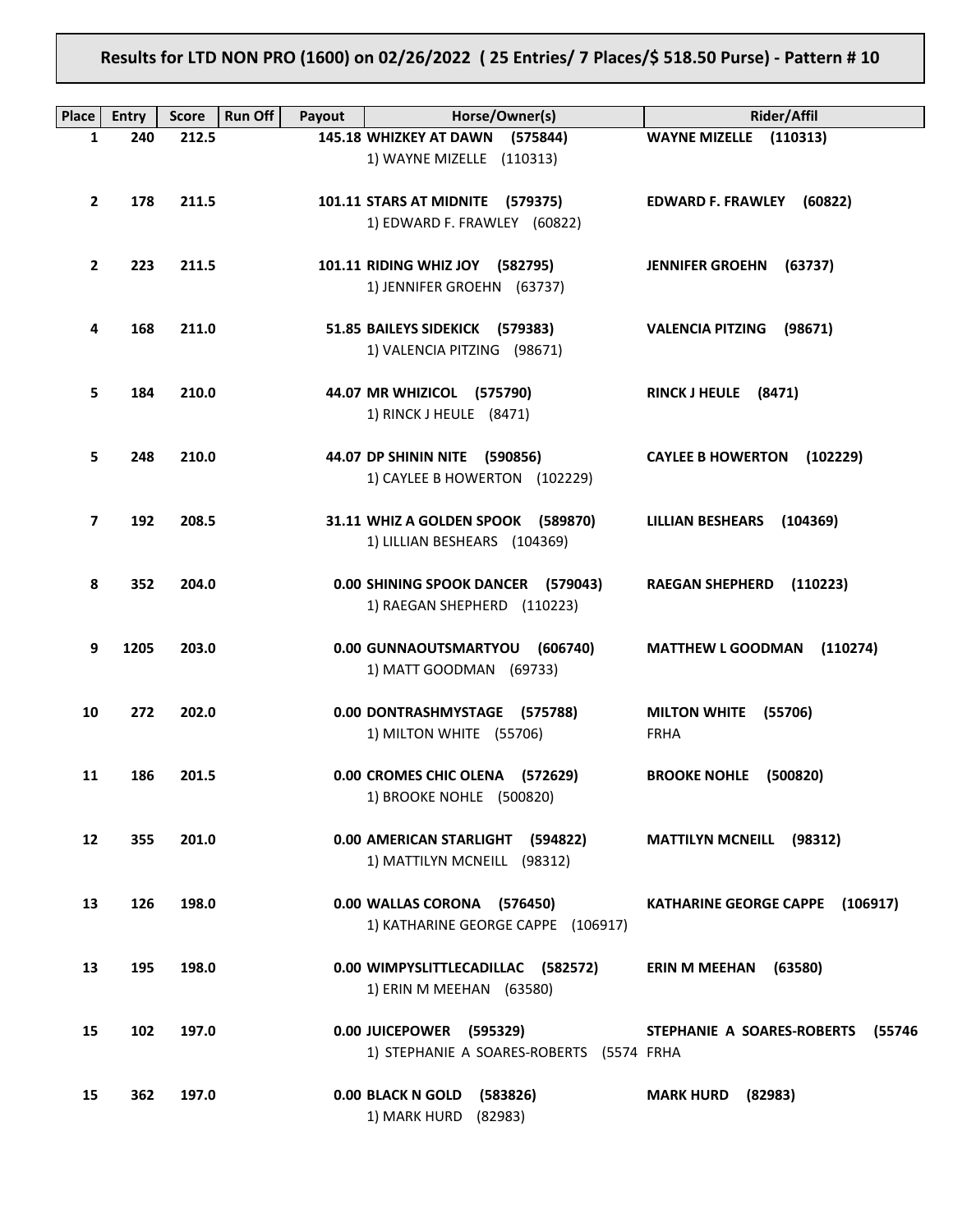| 17 | 158 | 195.5 | <b>0.00 STARRY SPECIAL NITE</b><br>(588904)<br>1) ERIN L MCFARLAND<br>(84006)            | <b>ERIN L MCFARLAND</b><br>(84006)            |
|----|-----|-------|------------------------------------------------------------------------------------------|-----------------------------------------------|
| 18 | 296 | 194.5 | 0.00 RUFS GOT GUNS<br>(599213)<br>1) EMILY SCHIAVI<br>(104364)                           | <b>EMILY SCHIAVI</b><br>(104364)              |
| 19 | 132 | 0.0   | 0.00 SHINEYA (584398)<br>1) OLIVER RAY (19667)                                           | <b>OLIVER RAY</b><br>(19667)                  |
| 19 | 170 | 0.0   | 0.00 SHINEY JUICE (565643)<br>1) HOLLY LEIGH JACOBSON (99050)                            | <b>HOLLY LEIGH JACOBSON</b><br>(99050)        |
| 19 | 224 | 0.0   | 0.00 XTRA DUN STEP (583884)<br>1) JENNIFER GROEHN (63737)<br>2) JERRY A DOUGLAS (110409) | JERRY A DOUGLAS (110409)                      |
| 19 | 295 | 0.0   | 0.00 DOCS SHINING CROME (576906)<br>1) MICHAEL W MARKS (77349)                           | <b>HEATHER MARKS</b><br>(92269)               |
| 19 | 304 | 0.0   | 0.00 WHIZKEY N PEPPY (657081)<br>1) KRISTINA KEENAN-HALL (26254)                         | <b>KRISTINA KEENAN-HALL</b><br>(26254)        |
| 19 | 338 | 0.0   | 0.00 A GUNNERS ENTERPRISE (571777)<br>1) DANA MARIE RASCH (503121)                       | <b>DANA MARIE RASCH</b><br>(503121)           |
| 19 | 391 | 0.0   | 0.00 MEGA WITHA SHINE (584636)<br>1) LINDA BREWER (54212)                                | <b>LINDA BREWER</b><br>(54212)<br><b>FRHA</b> |

Show Secretary: